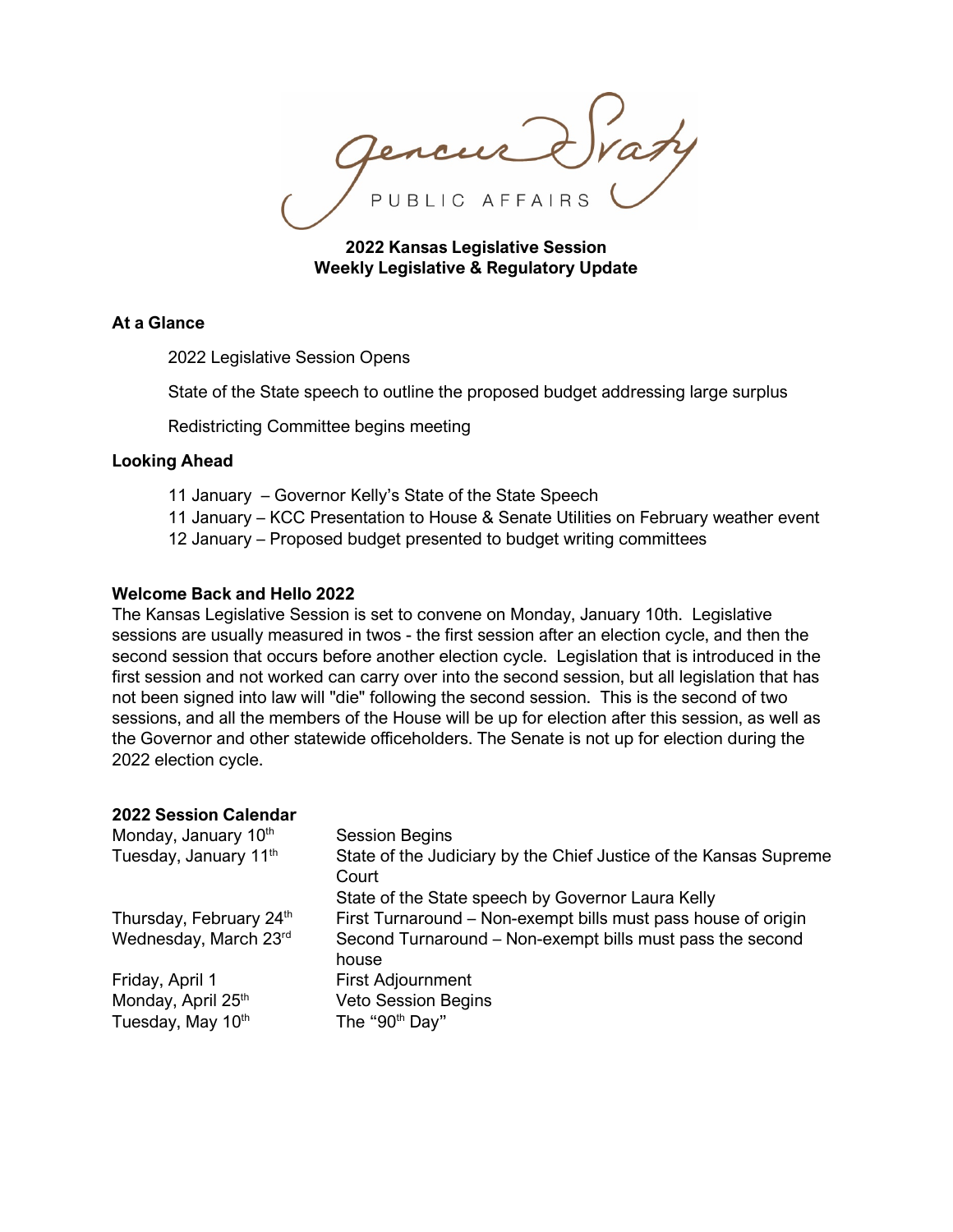## **The Kansas Legislature to You**

The Legislature aims to complete its session work by the  $90<sup>th</sup>$  business day. There have been sessions shorter than 90 days. Procedural maneuvers exist allowing a session to extend beyond 90 days. In recent years, the Legislature has gone 111 days and 115 days.

COVID expedited live, virtual access to Statehouse proceedings. Whereas, in previous years, the public could merely listen to the House and Senate proceedings, now there is the ability to watch House and Senate proceedings live on the Legislature's YouTube channel. Committees are also available on the Legislative YouTube page and some committees allow for virtual testimony as well. On the Kansas Legislature webpage, click on the Audio/Video link in the righthand corner to be directed to your AV choices.

[Welcome | Kansas State Legislature \(kslegislature.org\)](http://www.kslegislature.org/li/)

### **Redistricting**

The drawing of legislative districts happens after each ten-year census, will occur this year. The last time the State House, Senate, State Board of Education and US House of Representatives seats were reshaped, in 2011, the final maps ended up being dismissed by the Courts when the Legislature and then Governor Brownback could not agree on the district maps. In the end, the District Court was tasked with drawing a new set of maps which were issued the Friday before the Monday filing deadline. The districts will continue their decades-long transition toward the more urban areas, where Johnson County will again likely pick up one or two new House seats and a Senate seat. The Sedgwick County area will also likely gain a House seat and the SGCO Senate districts will likely become more compact. "Picking up" a seat means that a district somewhere else in the state will be collapsed with more territory added to different legislative districts. Some rural districts will collapse. Perhaps the largest redistricting fight will be what to do with the 3rd Congressional District, currently represented by Sharice Davids, a Democrat. The 3rd encompasses the fastest growing part of Kansas, so a portion of that district will be shifted to another congressional district to balance the populations, and the fight over the portion - whether it is a Democratically leaning portion or a Republican leaning portion - will be the central fight of the mapping process.

### **Budget**

The state is also currently experiencing an unprecedented windfall of money, both from federal sources and also increased tax revenues within the state. There are several proposals associated with the increased revenue - the highest profile is the move to eliminate or reduce the state's sales tax on food. Eliminating the 6.5% state sales tax on food would carry an annual \$400M - \$450M budget impact. Both the current Governor and the leading Republican candidate for Governor support this policy. Questions remain as to whether the state can fully eliminate the sales tax on food or if county and local food sales tax would remain. With a more than \$2 billion budget surplus, lawmakers will bring forth suite of other ideas on how to designate funding. A large tax reform package is expected.

# **COVID**

The Legislative Session begins as the state and parts of the nation are undergoing the strongest surge of COVID. Evening events are being postponed, cancelled or scaled back. The public is allowed to return to the Statehouse this session and COVID protocols that were implemented las session at least in the House are not apparent. The Senate has said this session will be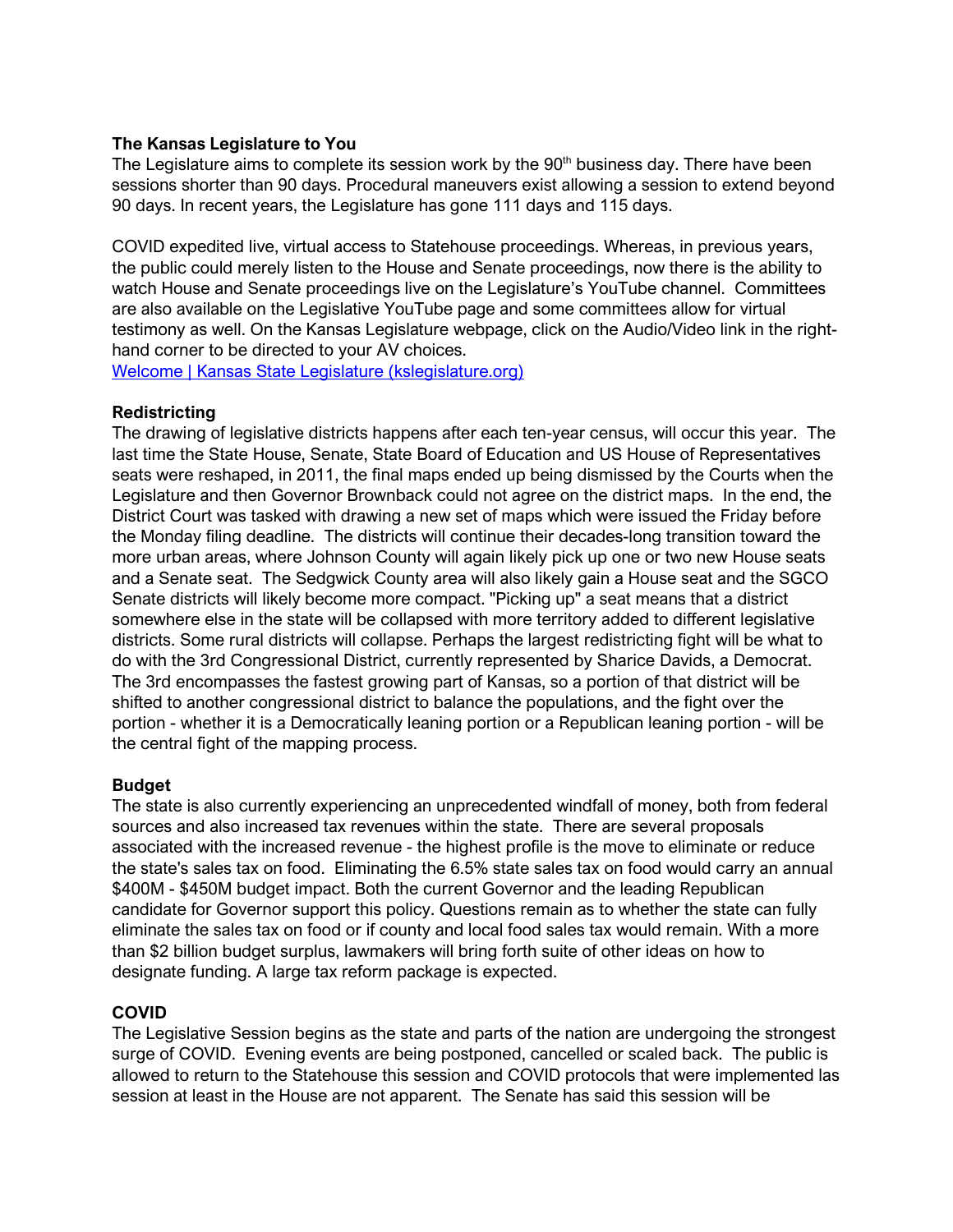"business as usual" with no COVID protocols. The Governor has issued a state of emergency for health care workers which lasts fifteen days, but the Legislature will likely consider extending the emergency order a bit longer to relax regulations around front line health care workers at least this spring. The Legislative Coordinating Council (LCC) which must review and approve any Executive Orders related to COVID, did approve EO 2022-01 and 2202-02.

# **Energy**

The House Utilities Committee has had a change in leadership. Nine-year committee chairman, Joe Seiwert was removed from his position and replaced by the Speaker Pro Tem, Blaine Finch. This is a significant shift in the leadership of the committee and will certainly mean a different direction for the committee. The Senate Utilities Committee is still chaired by Senator Mike Thompson. Chairman Thompson and several other Senators held meetings with Kansas legislators this fall to discuss energy issues for the upcoming legislative session. He told his fellow lawmakers they had six pages of ideas so we expect a very busy and deliberative session when it comes to energy policy. On Tuesday, January 11, both the House and Senate committees will receive testimony from the Kansas Corporation Commission (KCC) regarding natural gas costs during last year's February weather event.

# **Taxation**

Senator Caryn Tyson has been working on substantial overhauls of the state's property tax laws. Those include tying property tax increases to inflation or requiring a 2/3 vote of the county for a county to increase the property tax levy. The Senator is running for State Treasurer as well, so we expect her committee to be busy this session. Since the Kansas Senate is not on the ballot this year, the Senator can run for State Treasurer and not jeopardize her Senate district if not successful or if successful, she will move across the street to the State Treasurer's office and an election will be held to backfill her seat. Public/private competition will continue to be an issue deliberated by the Senate Assessment & Taxation Committee. On Wednesday, there is a Legislative Post Audit meeting to discuss the findings of their recent audit on the matter.

# **Water**

Chairman Highland, Chair of the House Water Committee, began a process of looking at water agencies and laws last session, and intends to have a significant water "overhaul" bill introduced this year. We also anticipate other water law changes coming along with that. The Kansas Water Appropriations Act is not frequently opened or adjusted, so the 2022 session could be a significant one in terms of water policy. There are indications that the Chairman wants to create a singular water agency to streamline all water issues, including the Division of Water Resources currently housed in the Kansas Department of Agriculture and the environment division housed in the Kansas Department of Health and Environment.

# **Health**

We expect more activity out of Senate Health this session as the Chair, Richard Hildebrand, establishes his mark on the committee that he chaired for the first time last session. COVID and the associated and necessary actions to handle front line staffing problems will likely be session priorities. The House Health and Human Services Committee continues under the leadership of Representative Brenda Landwehr.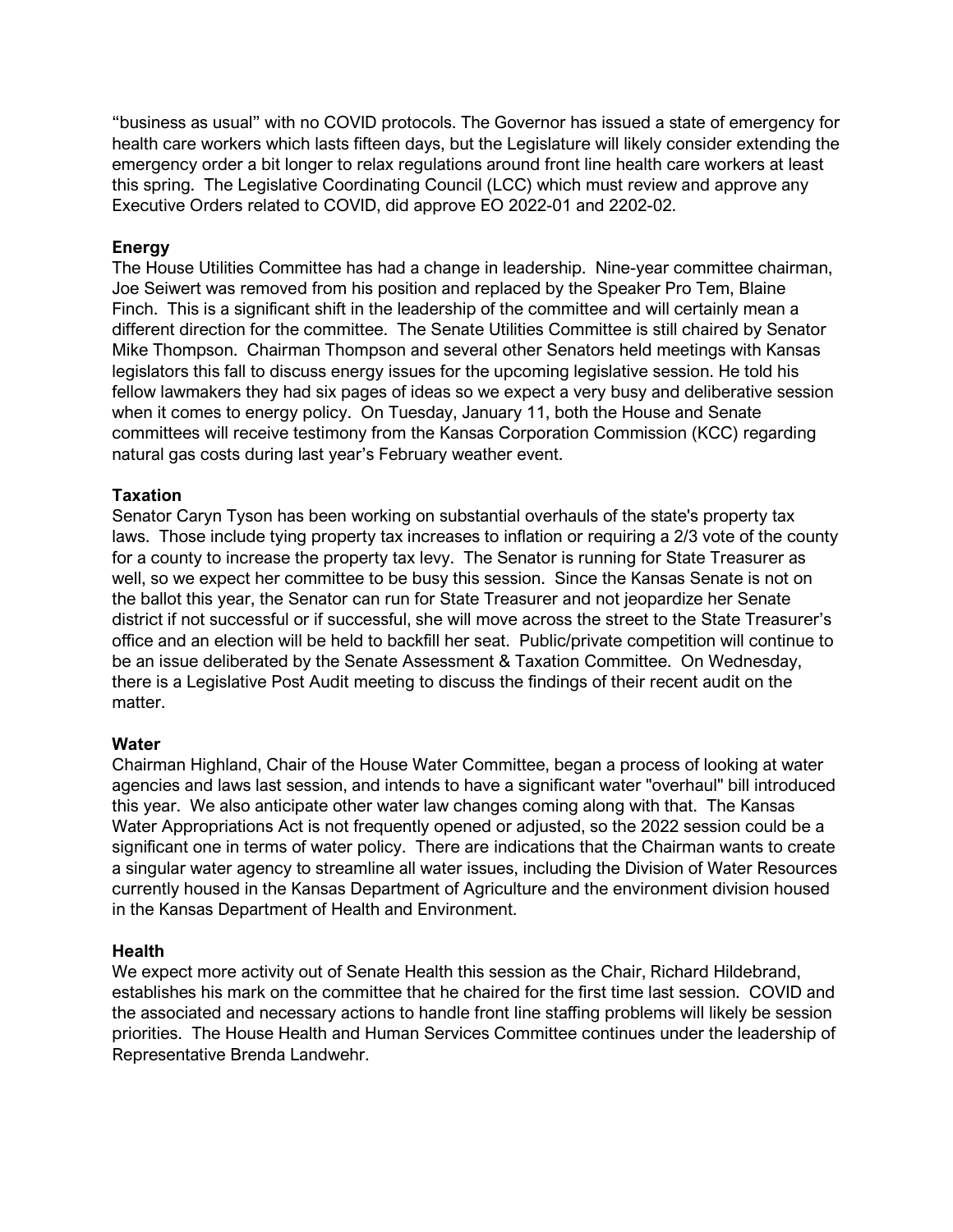### **Local Government**

Several issues remain outstanding for local government. Counties continue to raise concerns about a lack of constitutional home rule protection, which cities enjoy. Also both cities and counties are worried about what "dark stores" - large retail stores that are classified by the owner in such a way that they do not pay property tax - are doing to the local government's property tax burdens. There also remains from last session the issue of public entities "competing" against private business. This argument is mostly a personal feud between the owners of Genesis Health Clubs not wanting to pay property tax similar to YMCAs, but has managed to grow into a larger conversation about public vs private services.

# **Members running for higher office**

There are several members of the Legislature running for office this session, which creates different dynamics as session progresses. If the legislator is a member of the House, they will either vacate their seat or they would have to quit running for the higher office and refile for their current seat. If they are a senator, they can lose the other race and remain in the legislature. To date, we know of the following, though there may be more.

Attorney General: Senator Kellie Warren (R-Overland Park) State Treasurer: Senator Caryn Tyson (R-Parker) Representative Steven Johnson (R-Assaria)

Interestingly, Senator J.R. Claeys (R-Salina) is the campaign manager for Steven Johnson's State Treasurer race and Kris Kobach's race for Attorney General.

# **Closing Thoughts**

Election years, particularly when the Statewide office holders are up for election, greatly impact the tone and tenor of the Legislative session. 2022 is no different. Governor Kelly has put forth two large policy proposals including eliminating the sales tax on food and a one-time \$250.00 payment to all Kansas taxpayers. The House and Senate are under Republican leadership and will work to pass legislation helpful to election efforts Attorney General Derek Schmidt who the leading Republican candidate for Governor. Republican leaders have stated they hope for a brief and efficient session focusing on passage of the new legislative maps, action on the food sales tax and a tax reform package of some sort. There will be no shortage of ideas that will see limited action but will make their way onto postcards this election season.

Josh and I look forward to continuing to serve the Kansas Municipal Utilities communities. Please contact us anytime this legislative session with any questions, thoughts or concerns.

Here is to a happy, healthy and productive 2022,

Kimberly & Josh Svaty

# **Contact Information**

Kimberly Gencur Svaty - 913.486.4446 | [kimberly@gencursvaty.com](mailto:kimberly@gencursvaty.com)

Joshua Svaty - 785.472.7794 | [joshua@joshuasvaty.com](mailto:joshua@joshuasvaty.com) @joshuasvaty